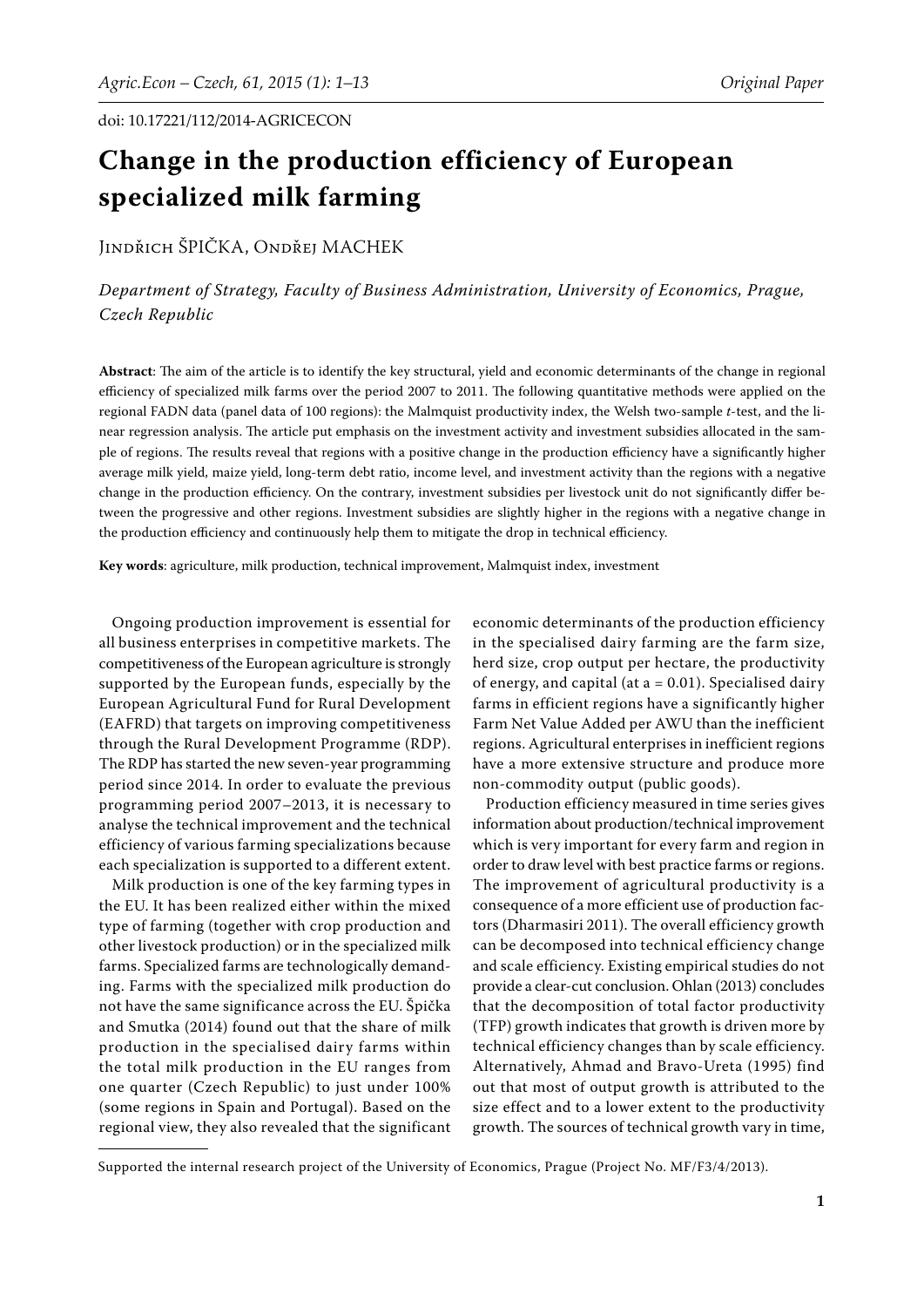space and specialization (Tauer 1998; Latruffe et al. 2004; Newman and Matthews 2007)."

Growth of the production efficiency and production efficiency itself could be affected by the economic, structural and other (e. g. environmental) factors. Krause and Tondlová (2014) put emphasis on the proactive approach in environmental strategy as an important factor for sustainable development.

The most important factors which determine both the technical efficiency and the total factor productivity are those connected with the institutional and economic changes (Čechura 2012). Machek and Špička (2013) discovered that productivity of agriculture does not necessarily follow the domestic economic cycle, since the output of the agricultural sector is largely dependent on the foreign demand as well as the weather conditions and other factors. The important fact is that the Common Agricultural Policy is a strong economic determinant of the technical efficiency in the EU. The current subsidies and regulations affect the efficiency of farms (Bakucs et al. 2010). The question about investment subsidies has not been answered enough.

The farm structure, especially the farming intensity is a key determinant of the technical efficiency. More extensive farms and regions have a lower technical efficiency than the more intensive ones (Špička 2014). The improvement in the technical efficiency in milk production requires adequate and quality veterinary services, the augmentation of feed and fodder resources at the farm, the integration with a formal marketing system, and scaling-up of the dairy enterprise (Bardhan and Sharma 2013, Sajjad et al. 2013). Binici et al. (2013) revealed that if a farmer with an average efficiency improved the efficiency to that of the most efficient farmer in the sample, then the average dairy farmer could achieve significant cost savings. Furthermore, the technical progress in agriculture is significantly determined by the labour qualification (Mahjoor 2013), the farm size (Munroe 2001) and the soil quality (Adhikari and Bjørndal 2011). However, the results based on the analysis of larger farms in the Czech Republic show that the size of the company does not have a statistically significant effect on the overall technical efficiency, because the effect of the scale efficiency is compensated by the effect of the net technical efficiency (Boudný et al. 2011).

Last but not least, Ferjani (2011) evaluates the effects of the environmental policy on the milk farming performance. The analysis of the farm level productivity for Swiss dairy farms does not provide any strong

evidence that the farm productivity increased due to the environmental agreements.

The determinants of growth in the production efficiency of the specialized milk farms at the EU regional level in the context of investment and investment subsidies have not been empirically confirmed. The aim of the article is to set the key structural, yield and economic determinants of the change in the regional efficiency over the period 2007–2011 that represents a part of the previous RDP's programming period. The authors focus particularly on the effect of investments and investment subsidies on the improvement of specialized milk farms. The results attempt to answer the following questions and theses:

- (1) Which regions experienced the positive and negative changes in the technical efficiency over the period 2007–2011? How do these two groups of regions differ from the structural and income point of view?
- (2) The regions with growing technical efficiency have a higher average milk yield than the regions with decreasing technical efficiency.
- (3) The regions with growing technical efficiency have a higher average maize yield than the regions with decreasing technical efficiency (maize is the essential part of cows' feed).
- (4) The growth of the overall technical efficiency is significantly determined by the investment activity in the region.
- (5) The growth of the overall technical efficiency is significantly determined by investment subsidies allocated in the region.

#### **METHODOLOGY**

Productivity measurement is often carried out from two perspectives: the factor productivity (TFP) which takes into account all possible inputs and outputs of an industry (firm, process), the multifactor productivity (MFP) which deals with the relationship between the output and multiple input factors, and the partial factor productivity (PFP) which deals with the productivities of the individual inputs. The article deals with the use of the Malmquist index to quantify the change in a region's efficiency over a period of time.

A producer can be defined as an economic agent transforming a set of inputs  $\mathbf{x} = (x_1, x_2, \ldots, x_n)$  into a set of outputs  $\mathbf{y} = (y_1, y_2, \ldots, y_m)$ . Generally, we consider the components of these vectors to be strictly positive. In order to define the Malmquist index of productivity (Caves et al. 1982), let us consider a period during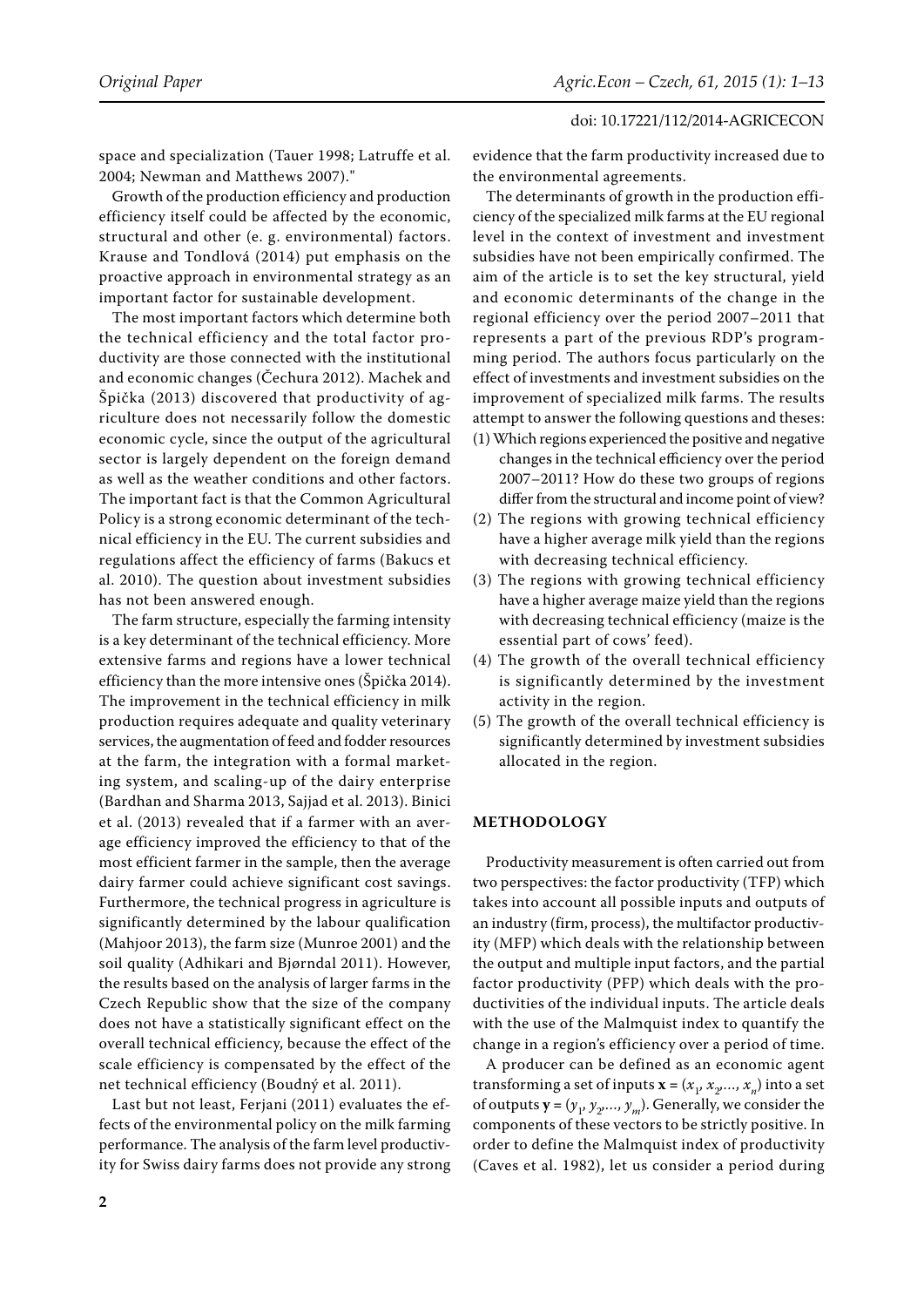which the production has changed from  $(\mathbf{x}_t, \mathbf{y}_t)$  to  $(\mathbf{x}_{t+1}, \mathbf{y}_{t+1})$ . Let us suppose the output-maximizing approach which means the lesser the distance from a production frontier, the better the efficiency score. The Malmquist index of productivity for the period *t*, respectively for the period  $t + 1$ , would be the ratios

$$
M_{t}(\mathbf{x}_{t}, \mathbf{y}_{t}, \mathbf{x}_{t+1}, \mathbf{y}_{t+1}) = \frac{D_{t}(\mathbf{x}_{t+1}, \mathbf{y}_{t+1})}{D_{t}(\mathbf{x}_{t}, \mathbf{y}_{t})}
$$
  

$$
M_{t+1}(\mathbf{x}_{t}, \mathbf{y}_{t}, \mathbf{x}_{t+1}, \mathbf{y}_{t+1}) = \frac{D_{t+1}(\mathbf{x}_{t+1}, \mathbf{y}_{t+1})}{D_{t+1}(\mathbf{x}_{t}, \mathbf{y}_{t})};
$$
(1)

where  $D_t$  denotes the value of the distance function in period *t*. If the technology has changed during the period, these two indexes would result in different values. Therefore, it is common to employ the geometric mean of the two indexes and specify the Malmquist index of productivity as

$$
M(\mathbf{x}_{t}, \mathbf{y}_{t}, \mathbf{x}_{t+1}, \mathbf{y}_{t+1}) = \sqrt{\frac{D_{t}(\mathbf{x}_{t+1}, \mathbf{y}_{t+1})}{D_{t}(\mathbf{x}_{t}, \mathbf{y}_{t})} \times \frac{D_{t+1}(\mathbf{x}_{t+1}, \mathbf{y}_{t+1})}{D_{t+1}(\mathbf{x}_{t}, \mathbf{y}_{t})}}
$$
(2)

The index can be further decomposed in the product of two terms (Färe et al. 1992) – Equation 3.

The first term Δ*TE* reflects the impact of changes in the efficiency, which means that  $\Delta TE > 1$  as the technical efficiency improves and  $\Delta TE < 1$  as technical efficiency deteriorates. The second term Δ*T* captures the changes in technology (technical change) which can be expressed by the ability of a firm to produce more (or less) with the given level of inputs in *t* related to the levels feasible in *t* + 1.  $\Delta T$  is the geometric mean of two terms, when the first term compares the two periods in terms of the period *t* data, and the second term the two periods in terms of the period  $t + 1$ data.  $\Delta T > 1$  as the technical progress occurred between the periods, while  $\Delta T$  < 0 as the technical regress occurred between the two periods.

The Malmquist index evaluates the productivity change of a decision-making unit between two time periods and it is an example in the "comparative statics" analysis. In the non-parametric framework, it is defined as the product of "catch-up effect" and "frontier-shift effect" terms. The catch-up (recovery) term relates to the degree to which a decision-making unit improves or worsens its efficiency, while the frontier-shift (innovation) term reflects the change in the efficient frontiers between the two time periods (Cooper et al. 2006).

The possibility of the decomposition into the technical efficiency and technology changes is one of the advantages of the Malmquist-type indexes. Among other advantages, we can mention that no assumptions have to be made on the behaviour of firms (optimizing behaviour) or returns to scale. However, the Malmquist index has also some disadvantages. In particular, it is necessary to estimate the real but unknown efficiency frontier using the econometric or mathematical programming methods, which involves the necessity of a large sample of data. For a more detailed discussion of the TFP measurement data issues, see e.g. Machek (2012).

The input-oriented Data Envelopment Analysis model assumes variable returns to scale (DEAVRS  $method<sup>1</sup>$ ). The issue of the returns to scale concerns what happens to the units' outputs when they change the amount of inputs that they are using to produce their outputs. Under the assumption of the variable returns to scale, a unit found to be inefficient has its efficiency measured relative to other units in the data-set of a similar scale size only.

The Welch two-sample *t*-test<sup>2</sup> compares the distribution between two groups – progressive regions with the positive mean Malmquist index  $(\mu_1, \text{group A})$  and degressive regions with the negative mean Malmquist index ( $\mu_2$ , group B). The null and alternative hypoth-

$$
M(\mathbf{x}_{t}, \mathbf{y}_{t}, \mathbf{x}_{t+1}, \mathbf{y}_{t+1}) = \sqrt{\frac{D_{t}(\mathbf{x}_{t+1}, \mathbf{y}_{t+1})}{D_{t}(\mathbf{x}_{t}, \mathbf{y}_{t})} \times \frac{D_{t+1}(\mathbf{x}_{t+1}, \mathbf{y}_{t+1})}{D_{t}(\mathbf{x}_{t}, \mathbf{y}_{t})}} = \sqrt{\frac{D_{t+1}(\mathbf{x}_{t+1}, \mathbf{y}_{t+1})}{D_{t}(\mathbf{x}_{t}, \mathbf{y}_{t})} \times \frac{D_{t+1}(\mathbf{x}_{t+1}, \mathbf{y}_{t+1})}{D_{t}(\mathbf{x}_{t}, \mathbf{y}_{t})} \times \frac{D_{t}(\mathbf{x}_{t}, \mathbf{y}_{t})}{D_{t+1}(\mathbf{x}_{t+1}, \mathbf{y}_{t+1})} \times \frac{D_{t}(\mathbf{x}_{t}, \mathbf{y}_{t})}{D_{t+1}(\mathbf{x}_{t}, \mathbf{y}_{t})}} = \frac{D_{t+1}(\mathbf{x}_{t+1}, \mathbf{y}_{t+1})}{D_{t}(\mathbf{x}_{t}, \mathbf{y}_{t})} \times \frac{D_{t}(\mathbf{x}_{t}, \mathbf{y}_{t})}{D_{t+1}(\mathbf{x}_{t}, \mathbf{y}_{t})} = \Delta TE(\mathbf{x}_{t}, \mathbf{y}_{t}, \mathbf{x}_{t+1}, \mathbf{y}_{t+1}) \times \Delta T(\mathbf{x}_{t}, \mathbf{y}_{t}, \mathbf{x}_{t+1}, \mathbf{y}_{t+1})
$$

<sup>&</sup>lt;sup>1</sup>BCC (Banker-Charnes-Cooper) model. The BCC model used in this paper is described in more detail by Cooper et al. (2007).

<sup>2</sup> Welch *t*-test tests if the difference in the mean between two groups is equal to a hypothesized value. It assumes that the populations are normally distributed. Due to the central limit theorem the test may still be useful when the assumption is violated if the sample sizes are equal, moderate size, and the distributions have similar shape. Test does not assume that the population variances are equal.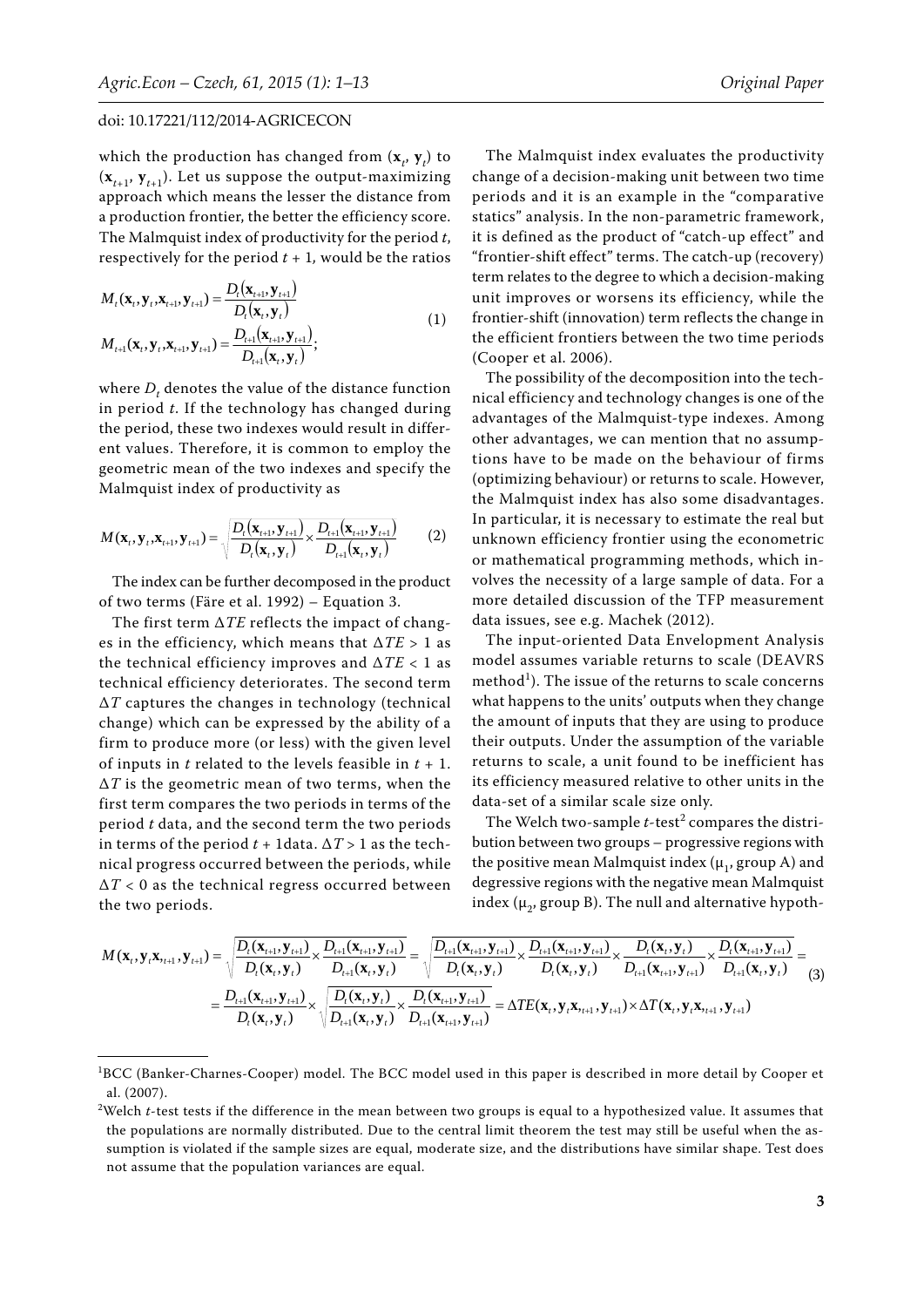eses are:  $H_0$ : mean  $\mu_1$  = mean  $\mu_2$ ,  $H_A$ : mean  $\mu_1$  > mean  $\mu$ <sub>2</sub> (Diff > 0) or mean  $\mu$ <sub>1</sub> < mean  $\mu$ <sub>2</sub> (Diff < 0). So, the one-sided test of the hypotheses is applied depending on the subjective assumptions about the efficiency determinants. The statistical analysis is processed automatically by the software NCSS 9.

## **DATA**

The FADN database (Farm Accountancy Data Network), which annually collects the farm economic and structural results in the EU member states, provides structural and economic data in standard results. The complete data for the period 2007–2011 are available for 100 EU regions.

The farms involved were selected according to their economic size and the type of farming. The types of farming are defined in terms of the relative importance of different enterprises on the farm. The relative importance itself is measured quantitatively as a proportion of each enterprise's standard output to the farms' total standard output.

The second sampling criterion was the economic size of farms which is one of the criteria utilised to classify agricultural holdings according to the Community typology of the agricultural holdings. With the Regulation (EC) No. 1242/2008, the economic size of an agricultural holding is measured as the total Standard Output (SO) of the holding expressed in Euro. The exchange rates are published by the FADN. The sum of all the SOs per hectare of

| Table 1. Regions (100) and number of farms represented (population of specialised dairy farming in 2011) |  |  |
|----------------------------------------------------------------------------------------------------------|--|--|
|----------------------------------------------------------------------------------------------------------|--|--|

| Undifferentiated member<br>states (FADN regions) | Austria (27 020), the Czech Republic (980), Denmark (3870), Estonia (1470), Ireland (15<br>590), Lithuania (18 100), Luxembourg (590), Latvia (8200), Malta (100), the Netherlands<br>(17 410), Slovakia (390), Slovenia (6330)                                                                                                                                      |
|--------------------------------------------------|----------------------------------------------------------------------------------------------------------------------------------------------------------------------------------------------------------------------------------------------------------------------------------------------------------------------------------------------------------------------|
| FADN regions within member states                |                                                                                                                                                                                                                                                                                                                                                                      |
| Belgium                                          | Vlaanderen (3310), Wallonie (2060)                                                                                                                                                                                                                                                                                                                                   |
| Bulgaria                                         | Severozapaden (2700), Severen tsentralen (2170), Severoiztochen (1290), Yugozapaden<br>(2480), Yuzhen tsentralen (6200), Yugoiztochen (2160)                                                                                                                                                                                                                         |
| Finland                                          | Etela-Suomi (2400), Sisa-Suomi (3330), Pohjanmaa (2010), Pohjois-Suomi (2240)                                                                                                                                                                                                                                                                                        |
| France                                           | Champagne-Ardenne (700), Picardie (1050), Haute-Normandie (1200), Centre (590),<br>Basse-Normandie (5440), Bourgogne (380), Nord-Pas-de-Calais (1940), Lorraine<br>(1740), Alsace (520), Franche-Comté (3570), Pays de la Loire (5890), Bretagne (10140),<br>Poitou-Charentes (900), Aquitaine (1500), Midi-Pyrénées (2290), Rhônes-Alpes (4990),<br>Auvergne (4090) |
| Germany                                          | Schleswig-Holstein (3600), Niedersachsen (8420), Nordrhein-Westfalen (4910), Hessen<br>(2520), Rheinland-Pfalz (1810), Baden-Württemberg (6890), Bayern (32270), Saarland<br>(200), Brandenburg (360), Mecklenburg-Vorpommern (410), Sachsen (730), Sachsen-<br>Anhalt (300), Thueringen (230)                                                                       |
| Hungary                                          | Nyugat-Dunántúl (330), Észak-Alföld (1150), Dél-Alföld (980)                                                                                                                                                                                                                                                                                                         |
| Italy                                            | Aosta (660), Piemonte (1880), Lombardia (5280), Trentino (680), Alto-Adige (5430),<br>Veneto (3010), Friuli-Venezia (840), Emilia-Romagna (3420), Umbria (190), Lazio (1700),<br>Abruzzo (610), Molise (810), Campania (2760), Puglia (1900), Basilicata (380), Sicilia<br>(1330), Sardegna (720)                                                                    |
| Poland                                           | Pomorze and Mazury (10 870), Wielkopolska and Slask (14 390), Mazowsze and Podlasie<br>(66 880), Malopolska and Pogórze (11 680)                                                                                                                                                                                                                                     |
| Portugal                                         | Açores (2790)                                                                                                                                                                                                                                                                                                                                                        |
| Romania                                          | Nord-Est (29 540), Nord-Vest (27 250), Centru (15 150)                                                                                                                                                                                                                                                                                                               |
| Spain                                            | Galicia (11 670), Asturias (2330), Cantabria (1650), Pais Vasco (430), Navarra (220),<br>Cataluna (720), Baleares (190), Castilla-León (1700), Andalucia (680)                                                                                                                                                                                                       |
| Sweden                                           | Slattbygdslan (3290), Skogs-och mellanbygdslan (1820), Lan i norra (940)                                                                                                                                                                                                                                                                                             |
| United Kingdom                                   | England-North (2430), England-East (1080), England-West (4000), Wales (2010),<br>Scotland (1130), Northern Ireland (3350)                                                                                                                                                                                                                                            |

Source: authors based on the FADN database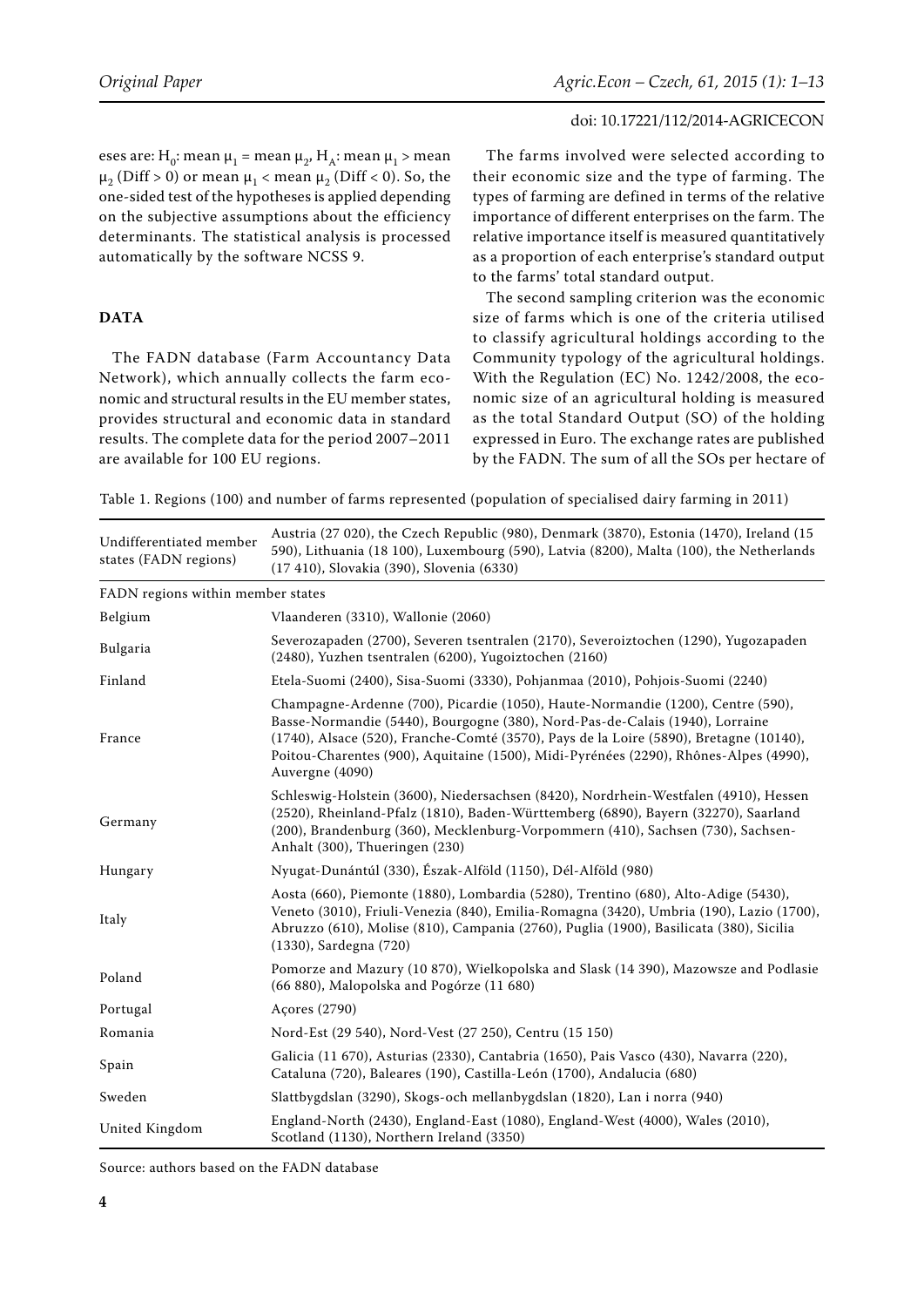crop and per head of livestock of each holding is the measure of its overall economic size. According to the official definition in accordance with the Regulation 1242/2008, "the Standard Output (SO) is the average monetary value of the agricultural output at the farm-gate price of each agricultural product (crop or livestock) in a given region. The SO is calculated by the member states per hectare or per head of livestock, by using the basic data for the reference period of five successive years. The SO of the holding is calculated as the sum of the SO of each agricultural product present in the holding multiplied by the relevant number of hectares or heads of livestock of the holding."

The analysis focuses on the specialised milk type of farming (code 45 in the FADN grouping). This type of farming contains only farms with the share of dairy cows more than 75% out of the ruminants on the farm. The FADN regions with the available data on the specialised dairy farming represent 25 EU member states. This paper analyses the time period 2007–2011 because 2007 represents the first year of the RDP programming period 2007–2013 and 2011 represents the last available final data and the situation after four years.

The FADN database converts the sample into the universe (field of survey) using a special weighting system. According to the FADN methodology, the weighting system is based on the principle of "free expansion": a weight calculated for the sample applies to each holding of the sample (extrapolating factor). In order to calculate this individual weight, the holdings in the sample and in the field of the survey are stratified according to the same three criteria: the FADN region, the type of farming and the economic size class. The individual weight is equal to the ratio between the numbers of holdings, of the same classification cell (FADN region x type of farming x economic size class), in the population and in the sample." Consider, for example, very large specialist dairy farms in Brittany. If there are 20 farms belonging to this group in the FADN sample and if there are 1000 in the total population, then each individual farm in the sample for that group will have the weight of  $1000/20 = 50$ . To calculate the weighting factors, it is necessary to have an accurate and up-to-date field of survey. The FADN field of survey is a subset of the Eurostat Farm Structure Survey (FSS).

To ensure that the sample of farms adequately reflects the heterogeneity of the farm size, the field of observation was stratified before the sample of farms is selected. If this were not done, there would be a risk that the particular categories of farm (say, large dairy farms in one region, or small dairy farms in another region) would not be represented adequately (or at all) by the sample.

Table 1 gives information about the state affiliation of the analysed regions. The table contains number of farms in the universe, i.e. the population of specialised dairy farms available in the period 2007–2011. It is important to emphasize that authors use data representing the whole population, not the sample.

Seven inputs and two outputs per weighted average farm are used for the efficiency calculation. The indicators are linked with the FADN standard results codes.

- outputs in EUR: crop output (SE135), livestock output (SE206)
- land input (SE025 utilized agricultural area in ha)
- livestock input (SE080 total livestock units)
- labour input (SE011 actual working time in hours per year)
- capital input = total fixed assets (SE441) land, permanent crops & quotas (SE446) – breeding livestock (SE460)
- material costs (SE281 seeds and plants, fertilisers, crop protection, other crop specific costs. feed for grazing livestock, feed for pigs & poultry)
- veterinary costs (SE330) in EUR
- energy costs (SE345 motor fuels and lubricants, electricity, heating fuels in EUR).

In order to remove the influence of the price development, the outputs and four inputs (expressed in monetary units) are deflated using the output and input price indices. The indices were taken from the Eurostat database of price indices. The variables are deflated in each country as follows:

- Crop output, livestock output deflation using the price indices of crop output and animal output in each country  $(2005 = 100)$ .
- Capital input deflation using the price index of goods and services contributing to agricultural investment<sup>3</sup> (2005 = 100).
- Material costs deflation using the price index of animal feedstuffs  $(2005 = 100)$ .

 $\rm{^{3}M}$ aterials, machinery and other equipment, transport equipment, buildings, other works except land improvements (other buildings, structures etc.).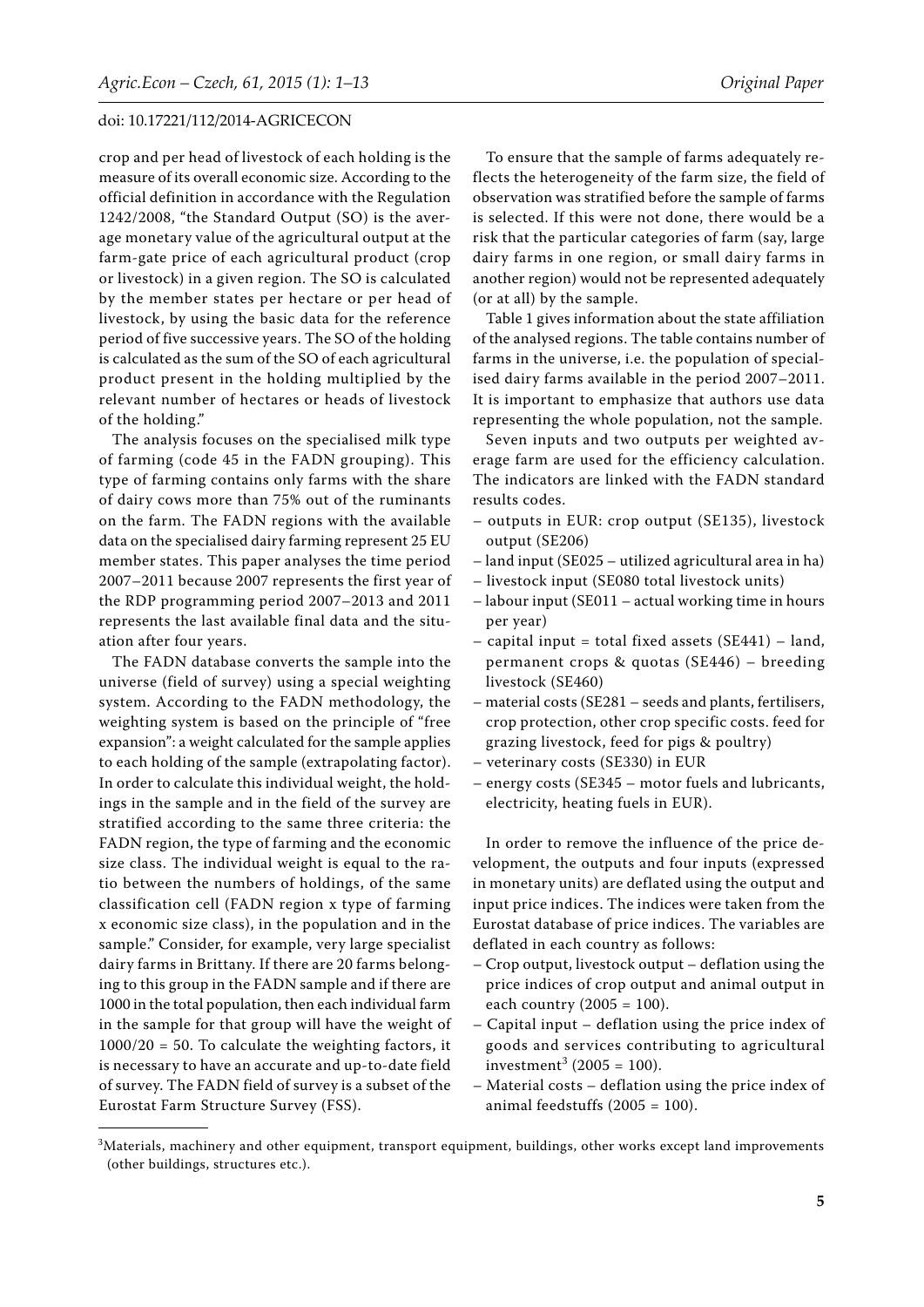| Variable (per farm)                        | Mean       | Standard deviation | Min         | Max       |
|--------------------------------------------|------------|--------------------|-------------|-----------|
| Crop output (EUR)                          | 35 849.06  | 54 259.36          | 1417.4      | 263 537.6 |
| Livestock output (EUR)                     | 157 626.92 | 148 295.47         | 4 5 3 0 . 8 | 718 091.0 |
| Utilised agricultural area (ha)            | 90.57      | 136.58             | 5.25        | 971.01    |
| Milk yield (kg/cow/year)                   | 6397.99    | 1 544.31           | 2619.44     | 9 242.27  |
| Labour input (AWU)                         | 2.83       | 3.47               | 1.22        | 29.78     |
| Livestock units (LU*)                      | 98.35      | 89.43              | 5.91        | 434.03    |
| Dairy cows units                           | 58.51      | 50.92              | 4.01        | 243.72    |
| Stocking intensity (LU)/ha of forage crops | 2.01       | 1.93               | 0.48        | 19.10     |

Table 2. Basic descriptive statistics of the average farms in  $2007-2011$  ( $N = 100$ )

\*LU (Livestock Unit) – converting average number of animals to livestock units is done applying to this number a coefficient related to the category of animal. E.g. one dairy cow is one LU.

Source: authors

- Veterinary costs deflation using the price index of veterinary expenses  $(2005 = 100)$ .
- Energy costs deflation using the price index of energy and lubricants (2005 = 100).

Table 2 contains the basic descriptive statistics of the average farms.

The sample is heterogeneous. There is both a very small average farm size and a very large average farm size. Large farms are typical for the countries in the Central Europe (Czech Republic, Slovakia) and regions in the former Eastern Germany (Brandenburg, Sachsen, Sachsen-Anhalt , Thueringen, Mecklenburg-Vorpommern). The average milk yield varies from 2619.44 kg/cow/year (Campania, Italy) to 9242.27 kg per cow/year (Cataluna, Spain). Dairy cows are bred extensively (0.48 LU per hectare of forage crops in Slovakia) and highly intensively (19.10 LU per hectare of forage crops in Malta). However, Malta is an extreme region. The second highest livestock density is 6.27 LU per hectare of forage crops in the Italian region Campania. The highest livestock density is in most-populous regions with the lack of pasturelands.

#### **RESULTS**

The analysis reveals 57 regions with the positive efficiency change (mean 1.031) and 43 regions with the negative efficiency change (mean 0.974) in the period 2007–2011. The highest mean Malmquist index was in the Italian regions Umbria (1.167) and Emilia-Romagna (1.083), the Spanish regions Cataluna (1.139), Castilla-León (1.081) and Navarra (1.077) and the German region Sachsen (1.077). On the oppo-

site end, there are regions in Germany (Thueringen, 0.899), Bulgaria (Yugozapaden, 0.922; Severoiztochen, 0.932; Severozapaden, 0.935), and Northern Ireland (0.931). The example from Germany shows a high heterogeneity among the regions in one country. The Appendix contains the list of regions with the positive and negative change in the technical efficiency.

The Czech Republic experienced a positive technology change (1.037) and ranked  $17<sup>th</sup>$  place in the sample of 100 European regions in the period 2007–2011. The milk production in the Czech Republic is in the spotlight of policy makers who consider the recovery and boost of cattle production as one of the political priorities in the upcoming period.

Table 3 informs about the structural characteristics of progressive and other regions.

The average size of farms in regions with the positive change in the technical efficiency (group A) is not significantly higher than in the regions with the negative change in the technical efficiency (group B). Even if the average size of the group A is slightly higher than the group B, the difference is not statistically significant. It means that the size of farms does not significantly affect the efficiency improvement. Alternatively, the size of farm is a significant determinant of the static technical efficiency – the fully efficient regions are significantly higher than the inefficient ones (Špička and Smutka 2014).

Milk production is highly labour intensive (Řezbová and Tomšík 2012. Neither the total labour input (AWU) nor the labour input per dairy cow (AWU per LU) is a significant characteristic of the progressive regions. A statistically significant indicator at  $\alpha = 0.1$ is the labour input per hectare. Progressive regions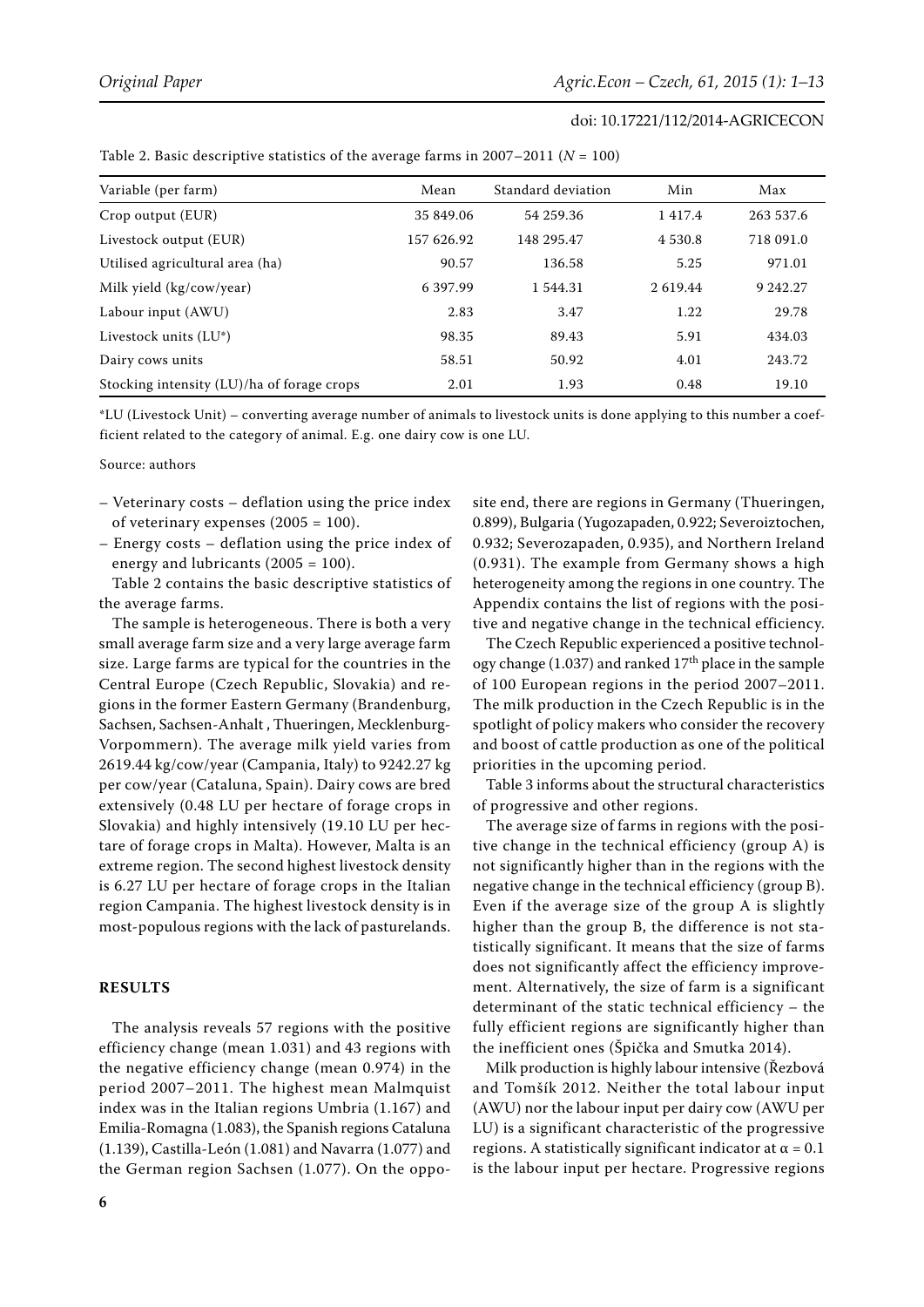Table 3. Structural and yield differences between the regions with the positive (group A) and negative (group B) efficiency change

| Indicator                                        | Unit                               | $N = 57$               | Group A $(\mu_1)$ , Group B $(\mu_2)$ ,<br>$N = 43$ | $H_0 (\mu_1 - \mu_2)$ | $T\mbox{-} \mathrm{statistic}$ | $P$ -value | Sig.    |
|--------------------------------------------------|------------------------------------|------------------------|-----------------------------------------------------|-----------------------|--------------------------------|------------|---------|
| Utilised agricultural area                       | ha/farm<br>$SD*$                   | 100.134<br>161.942     | 77.931<br>93.357                                    | $\mu_1 - \mu_2 > 0$   | 0.8624                         | 0.19534    |         |
| Total livestock units                            | $LU^{**}/\text{farm}$<br><b>SD</b> | 100.423<br>89.211      | 95.597<br>90.703                                    | $\mu_1 - \mu_2 > 0$   | 0.2653                         | 0.39570    |         |
| Number of dairy cows                             | LU/farm<br><b>SD</b>               | 59.010<br>49.824       | 57.855<br>52.926                                    | $\mu_1 - \mu_2 > 0$   | 0.1108                         | 0.45600    |         |
| Number of other cattle                           | LU/farm<br><b>SD</b>               | 39.357<br>37.035       | 35.385<br>36.155                                    | $\mu_1 - \mu_2 > 0$   | 0.5382                         | 0.29586    |         |
| Total labour input                               | AWU/farm<br><b>SD</b>              | 3.047<br>4.302         | 2.536<br>1.875                                      | $\mu_1 - \mu_2 > 0$   | 0.7975                         | 0.21375    |         |
| Labour input per dairy<br>cow                    | hours/LU<br><b>SD</b>              | 151.956<br>190.566     | 154.944<br>122.977                                  | $\mu_1 - \mu_2 < 0$   | $-0.0950$                      | 0.46224    |         |
| Labour input per hectare                         | hours/ha<br><b>SD</b>              | 121.186<br>153.826     | 181.429<br>256.057                                  | $\mu_1 - \mu_2 < 0$   | $-1.3678$                      | 0.08807    | $^{+}$  |
| Share of hired labour                            | $\%$<br><b>SD</b>                  | 20.324<br>24.869       | 24.144<br>22.001                                    | $\mu_1 - \mu_2 < 0$   | $-0.8125$                      | 0.20928    |         |
| Stocking density                                 | LU/ha f.c. ***<br><b>SD</b>        | 1.846<br>0.810         | 2.229<br>2.800                                      | $\mu_1 - \mu_2 < 0$   | $-0.8704$                      | 0.19423    |         |
| Milk yield per year                              | kg/cow<br><b>SD</b>                | 6 862.154<br>1 338.690 | 5782.699<br>1597.531                                | $\mu_1 - \mu_2 > 0$   | 3.5825                         | 0.00029    | $++++$  |
| Cereals in utilized<br>agricultural area         | %<br><b>SD</b>                     | 21.079<br>11.839       | 19.134<br>11.794                                    | $\mu_1 - \mu_2 > 0$   | 0.8151                         | 0.20857    |         |
| Forage crops in utilized<br>agricultural area    | $\%$<br><b>SD</b>                  | 73.914<br>14.407       | 76.051<br>14.214                                    | $\mu_1 - \mu_2 < 0$   | $-0.7398$                      | 0.23065    |         |
| Share of rented utilized<br>agricultural area    | %<br><b>SD</b>                     | 61.602<br>24.194       | 61.335<br>23.672                                    | $\mu_1 - \mu_2 > 0$   | 0.0552                         | 0.47805    |         |
| Yield of maize                                   | 100 kg/ha<br><b>SD</b>             | 89.565<br>37.727       | 76.777<br>26.401                                    | $\mu_1 - \mu_2 > 0$   | 1.8055                         | 0.03738    | $^{++}$ |
| Debt ratio (total<br>liabilities / total assets) | %<br><b>SD</b>                     | 21.420<br>16.715       | 16.530<br>15.912                                    | $\mu_1 - \mu_2 > 0$   | 1.4885                         | 0.07000    | $^{+}$  |
| Long-term debt ratio                             | $\%$<br><b>SD</b>                  | 16.803<br>13.712       | 11.556<br>11.516                                    | $\mu_1 - \mu_2 > 0$   | 2.0766                         | 0.02025    | $+ +$   |
| Short-term debt ratio                            | $\%$<br><b>SD</b>                  | 4.617<br>5.131         | 4.974<br>4.899                                      | $\mu_1 - \mu_2 < 0$   | $-0.3530$                      | 0.36245    |         |

\*SD = Standard Deviation, \*\*LU (Livestock Unit) – converting average number of animals to livestock units is done applying to this number a coefficient related to the category of animal. E.g. 1 dairy cow is one LU, \*\*\*f.c. forage crops. Description of statistical significance: + ( $\alpha$  = 0.1), + + ( $\alpha$  = 0.05), + + + ( $\alpha$  = 0.01)

Source: authors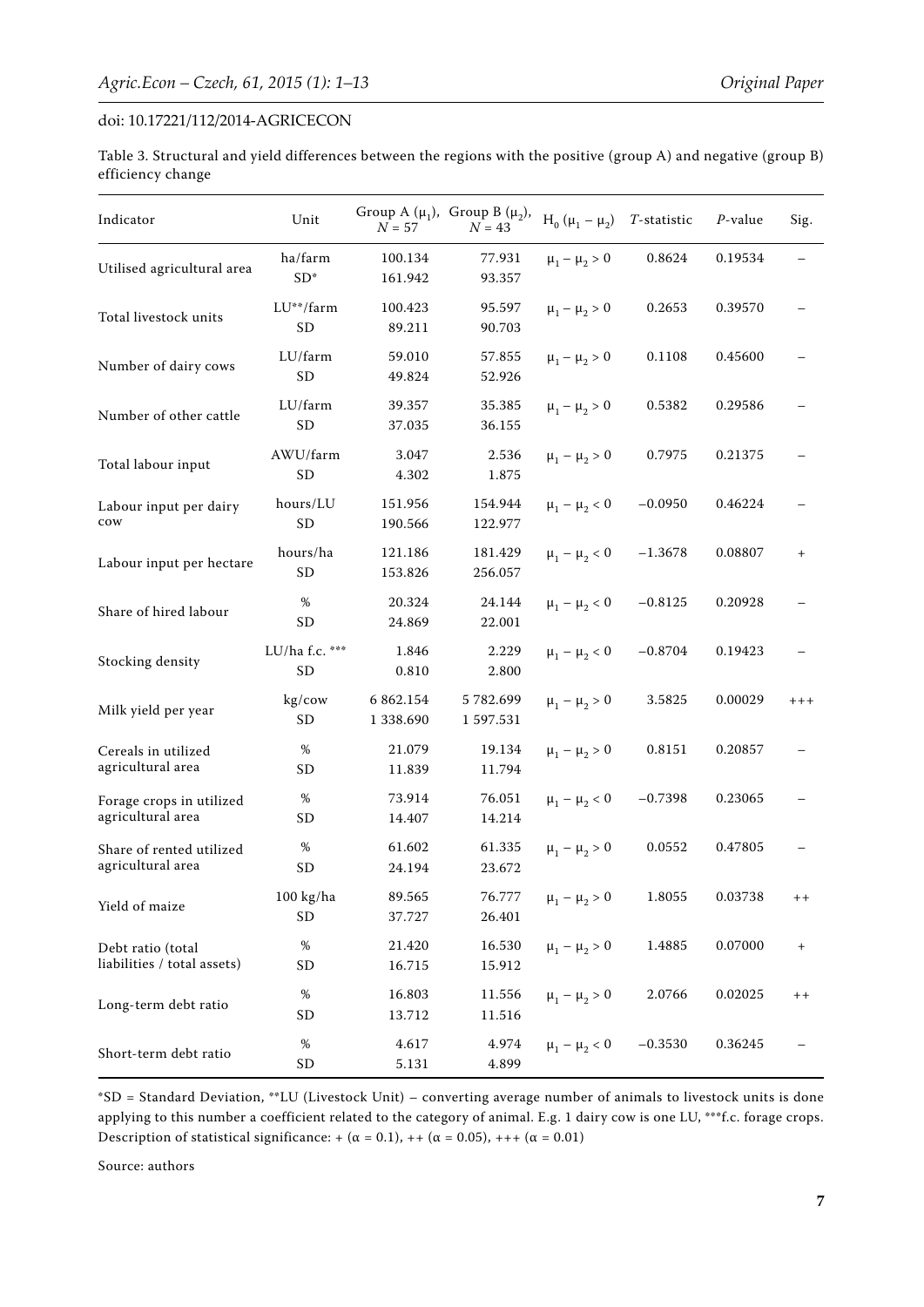have a significantly lower labour input per hectare but not per dairy cow. It is caused by a lower livestock intensity in the progressive regions as seen from the number of livestock units per hectare of the forage crops. Nevertheless, the difference in the stocking density is not significant between the two groups. It means that the farming intensity is not a statistically significant factor for the separation of regions with the positive and negative efficiency change.

On the contrary, the yield indicators are significantly different between the two groups. The average milk yield is higher in regions with the positive efficiency change. An important factor of the increasing milk yield is a change in the structure of herds with dairy and versatile breed. An example from the Czech Republic shows that the development of dairy cows in the recent years points to the tendency of increasing the share of the dairy cow type (Holstein). In 2014, the share of the black-spotted Holstein breed in the total population of dairy breeds was 56.58%. The second most widely distributed breed is the Czech spotted breed with 38.26% share in the total population of the dairy breeds. The Holstein breed has a significantly higher annual milk yield (9275 l per cow in 2013) than the Czech spotted breed (6960 l per cow in 2013) according to the performance testing (Kvapilík et al. 2014).

The milk yield results not only from the cows' breed purpose but also from the animal welfare and the nutritive factors. The increasing milk yield has been improved by a higher feed nutrition quality, the shift from the tethering housing to free housing, technology investments, upgrading buildings and equipment either with or without public support. So, increasing the welfare makes the milk yield higher and of a higher quality and safety. For example, Michaličková et al. (2013) confirm that the low technical efficiency is a result of the inefficient utilization of feeds (balance of feed mixture, losses of storage, the substitution of individual feeds) or the inefficient utilization of its production potential in relation to the given output level (milk yield).

Besides the milk yield, the regions with the positive change in efficiency have a significantly higher yield

| Indicator                                  | Unit                 | Group A $(\mu_1)$ ,<br>$N = 57$ | Group B $(\mu_2)$ ,<br>$N = 43$ | $H_0 (\mu_1 - \mu_2)$ | T-statistic | $P$ -value | Sig.  |
|--------------------------------------------|----------------------|---------------------------------|---------------------------------|-----------------------|-------------|------------|-------|
| Gross investment per<br>livestock unit     | $EUR/LU^*$<br>$SD**$ | 391.916<br>261.123              | 261.964<br>162.353              | $\mu_1 - \mu_2 > 0$   | 3.0552      | 0.00146    | $+++$ |
| Depreciation per livestock<br>unit         | EUR/LU<br>SD         | 322.763<br>173.142              | 207.220<br>111.370              | $\mu_1 - \mu_2 > 0$   | 4.0489      | 0.00005    | $+++$ |
| Net investment per<br>livestock unit       | EUR/LU<br>SD         | 69.151<br>164.000               | 54.744<br>124.646               | $\mu_1 - \mu_2 > 0$   | 0.4991      | 0.30940    |       |
| Investment subsidies<br>per livestock unit | EUR/LU<br>SD         | 25.753<br>32.380                | 26.303<br>39.023                | $\mu_1 - \mu_2 > 0$   | $-0.0750$   | 0.52980    |       |
| Farm Net Value Added <sup>1</sup>          | EUR/AWU<br>SD        | 31 461.26<br>16 533.92          | 24 126.00<br>14 037.45          | $\mu_1 - \mu_2 > 0$   | 2.3952      | 0.00927    | $+++$ |

Table 4. Differences between regions with the positive (group A) and negative (group B) efficiency change from the investment and income points of view

\*LU (Livestock Unit) – converting average number of animals to livestock units is done applying to this number a coefficient related to the category of animal. E.g. 1 dairy cow is one LU, \*\*SD = Standard Deviation. Description of statistical significance: + ( $\alpha$  = 0.1), + + ( $\alpha$  = 0.05), + + + ( $\alpha$  = 0.01)

<sup>1</sup>The Farm Net Value Added (FNVA) per AWU (Annual Work Unit) represents the main income indicator in agriculture. AWU is the unit of measurement of the quantity of human work supplied on each farm. This unit is equivalent to the normative work of one person, full time, for one year. According to the FADN definition, the FNVA is the remuneration to the fixed factors of production (work, land and capital), whether they be external or family factors. As a result, holdings can be compared irrespective of their family/non-family nature of the factors of production employed. Since it includes costs on external factors, it is a convenient technique to compare the different farm structures within the EU-27.

Source: authors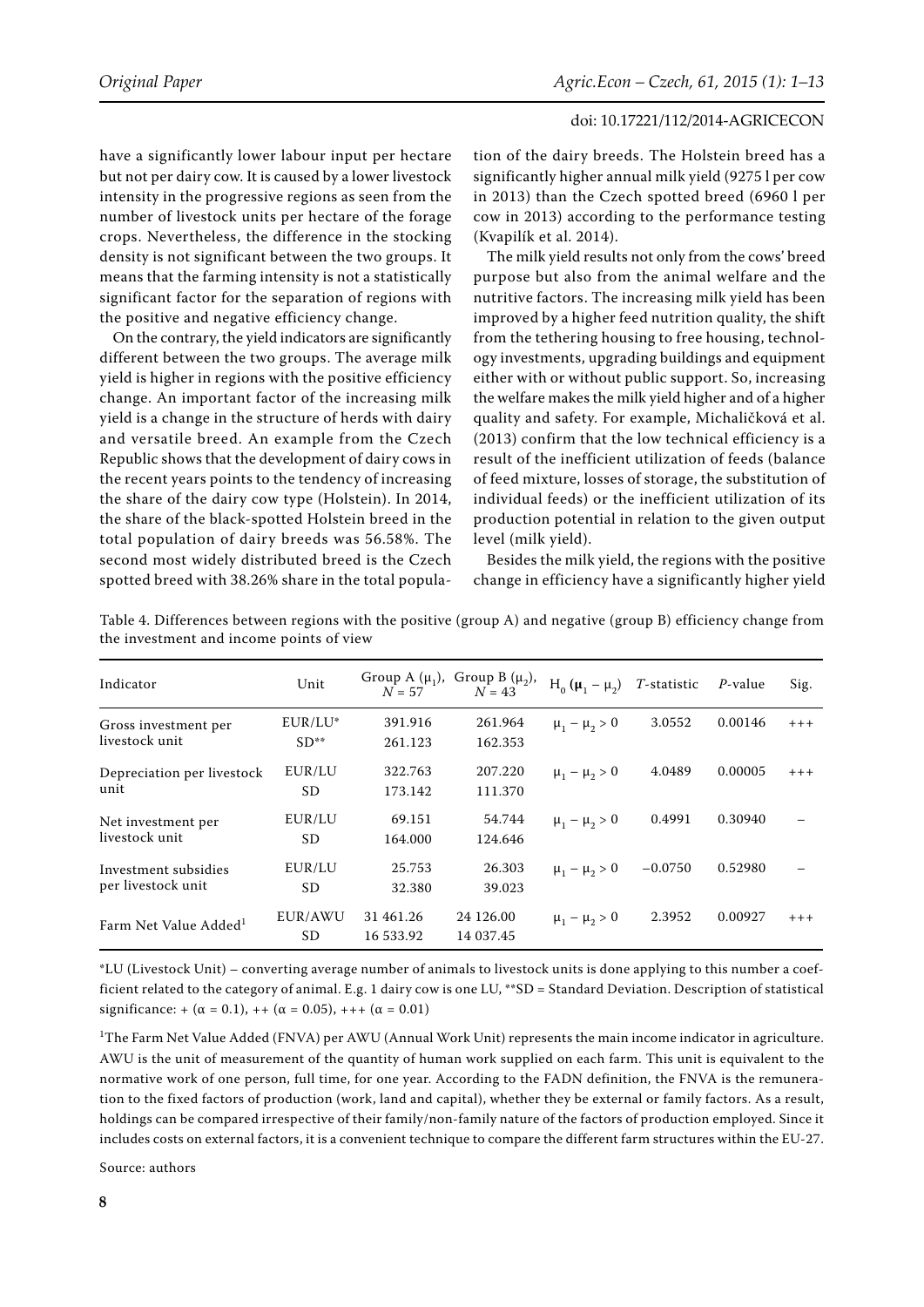

Figure 1. Gross investment per livestock unit

Source: authors

of maize that forms an important part of the cows' feed ration. However, the yield of maize in the progressive group A suffers from a higher variability. So, the conditions for ensuring feed are riskier. A higher yield but riskier growing conditions are typical in the more fertile regions.

Concerning the structure of the utilized agricultural area, there is no significant difference between the two groups. The share of the rented agricultural land is almost the same in the group A as in the group B.

The analysis reveals important findings about the capital structure. Progressive regions (group A) have a significantly higher debt ratio. They use more long-term debts than the regions with the negative change in the technical efficiency. It indicates that the regions in the group A invest more in upgrading technical equipment and technologies using the long-term bank loans than the group B. This finding establishes hypotheses that the growth of the overall technical efficiency is significantly determined by the investment activity in the region and the investment subsidies allocated in the region. The investment activity is measured by the gross investment $^4$  and net investment<sup>5</sup> per livestock unit and the investment subsidies per livestock unit. Table 4 shows the



Figure 2. Development of the Malmquist index in the top and bottom group of regions

Source: authors

results of testing the hypotheses. Figure 1 depicts the differences between the gross investments per livestock unit in the groups A and B.

Gross investments per livestock unit are significantly higher in the group A compared to the group B. It indicates that gross investments play an important role in improving the technical efficiency and the competitiveness of the specialized milk farms. As a consequence of the higher investment activity, the farms in progressive regions have a significantly higher depreciation. So, the net investments per livestock unit do not significantly differ between the two groups. Moreover, the two-sample test reveals that regions in the group A have a higher income indicator FNVA/AWU.

The variability of the gross investment per livestock unit is higher in the group A. The highest mean of the gross investment in the group A in the period 2007–2011 was in the Finnish regions (more than 1000 EUR/LU), Austria (882.7 EUR/LU), Denmark (840.6 EUR/LU) and the Netherlands (666.3 EUR per LU). All these regions experienced a positive mean change in the efficiency. On the contrary, the highest gross investment per livestock unit in the group B in the period 2007–2011 was in the Swedish region

Table 5. Regression between the Malmquist index and the gross investments per livestock unit (2007–20 11)

| Regression                  |        | P-value | Standard error |
|-----------------------------|--------|---------|----------------|
| $y = 1.003096 + 0.0000105x$ | 1.0035 | 0.5563  | 0 0412         |

Notes: Variable *y* denotes average Malmquist index in 2007–2011, *x* denotes Gross investments per livestock unit Source: authors

4 Gross investment = purchases – sales of fixed assets + breeding livestock change of valuation.  $5$ Net investment = gross investment – depreciation.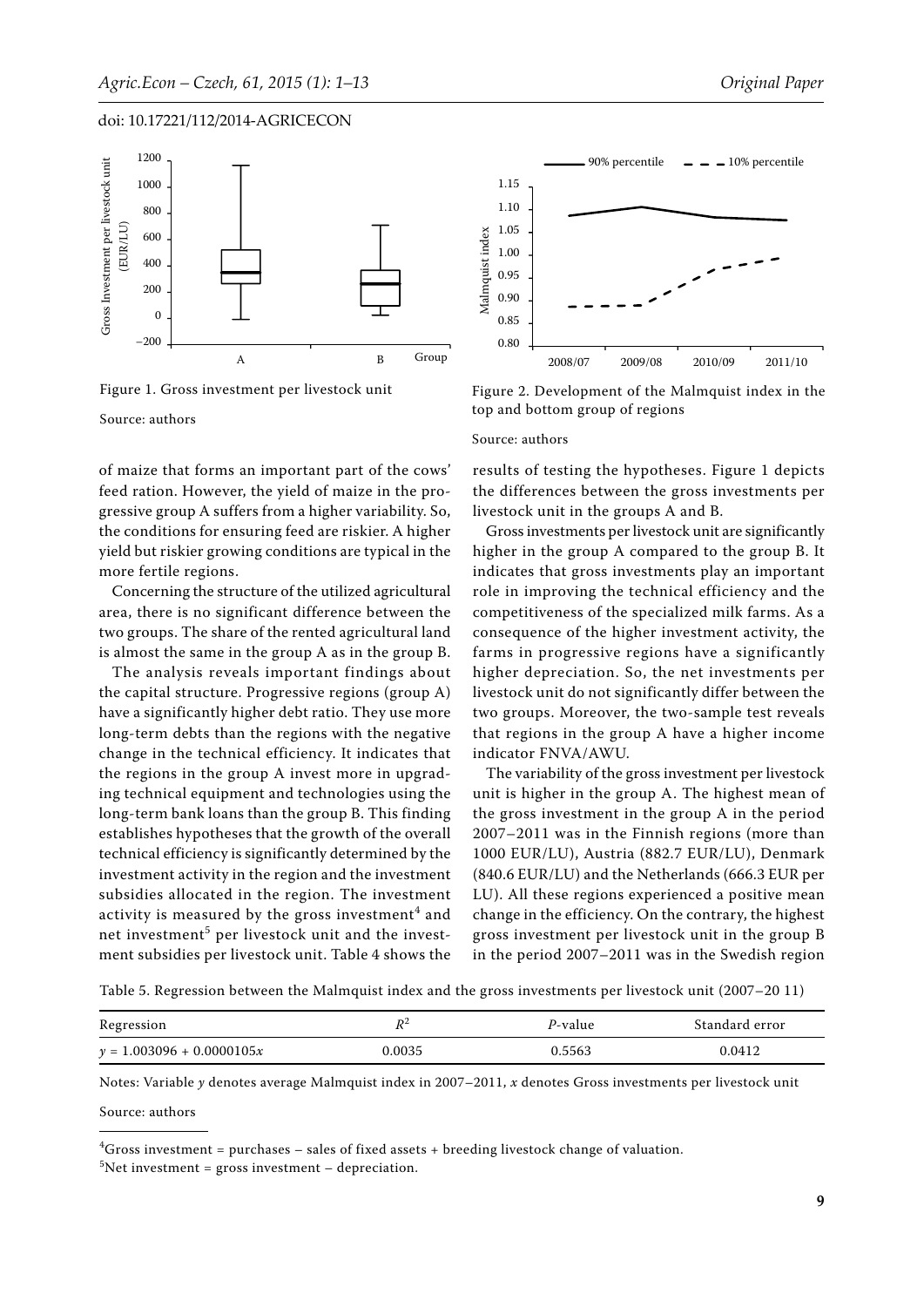Slattbygdslan (710.2 EUR/LU) which Malmquist index was just under 1.

However, putting the Malmquist index as a dependent variable and the gross investment per livestock unit as an independent variable in the simple linear regression model, it can be seen that there is no significant relationship between the two variables. Table 5 contains results of the regression analysis.

An interesting finding is that regions with the positive efficiency change have a similar average investment subsidy level per livestock unit as the farms in the regions with the negative efficiency change. It would seem that investment subsidies are not important. The opposite is true. Investment subsidies should help the less competitiveness farms to come closer to the best ones. That is why the group B has slightly higher average investment subsidies per hectare than the group A.

Figure 2 provides information about the development of the average Malmquist index in 90% (top) and 10% (bottom) percentile. Percentiles are set by the mean Malmquist index in the period 2007–2011.

It is obvious that the group of ten most progressive regions keeps the annual efficiency change between 1.05 and 1.10. Ten worst regions with the lowest average Malmquist index sharply increased the value of the Malmquist index towards 1. It is important to emphasize that the average amount of investment subsidy in the bottom group of regions (10% percentile) was 41.96 EUR per livestock unit. Alternatively, the average amount of investment subsidy in the top group of regions (90% percentile) was only 22.96 EUR per livestock unit in 2007–2011. Nevertheless, the average gross investments per livestock unit did not significantly differ in the period 2007–2011: 268.61 EUR/LU in 10% percentile, 240.28 EUR/LU in 90% percentile. It indicates that investment subsidies help the regions with the negative efficiency change to invest in the modernization of the technical equipment in order to be closer to the most progressive regions which are able to finance investments either through their own resources or in combination with bank loans. Without investment subsidies, the regions at the bottom of the rank would invest to a less extent or not at all.

# **CONCLUSIONS**

The article focuses on the structural, yield and investment differences between the selected European

regions with the positive and negative change of the technical efficiency in the period 2007–2011. Based on the Malmquist index, the statistical description and hypotheses testing, the results reveal some important findings related to the FADN regions.

- Some regions in Spain and Italy experienced the highest positive shift of the technology change in the EU. The regions have an above-average income level measured by the Farm Net Value Added per AWU. On the contrary, three regions in Bulgaria ranked at the bottom. The Bulgarian regions have a below-average income level. Generally, the analysis proves that the regions with the positive change in the production efficiency have a significantly higher income level (FNVA/AWU) the than regions with the negative change in the production efficiency.
- The regions with the positive change in the production efficiency have a significantly higher average milk yield and maize yield than the regions with the negative change in the production efficiency. It indicates that the herd breeding structure, the nutritional and the welfare factors are essential for improving the production efficiency. So, these areas should be supported from the new Rural Development Plan, especially in the low-income regions in order to shift towards the best practices. – Alternatively, there is no statistically significant im-
- pact of the farm size, labour and stocking intensity and the structure of the utilized agricultural area on the efficiency change. It is in the contradiction with the static technical efficiency measured in one year which is significantly higher in larger farms with a higher production intensity.
- The regions with the positive change in the production efficiency have a higher average debt ratio and long-term debt ratio than the regions with the negative change in the production efficiency. Moreover, there is a higher gross investment activity and depreciations in the progressive regions. Nevertheless, the regression analysis does not prove the direct relationship between the Malmquist index and the gross investment per livestock unit.
- The investment subsidies per livestock unit do not significantly differ between the regions with the positive and negative change in the production efficiency. Investment subsidies are just slightly higher in regions with the negative change in the production efficiency. Investment subsidies help them to reduce the decline in the technical efficiency and shift closer towards the best regions. The Common Agricultural Policy should prefer the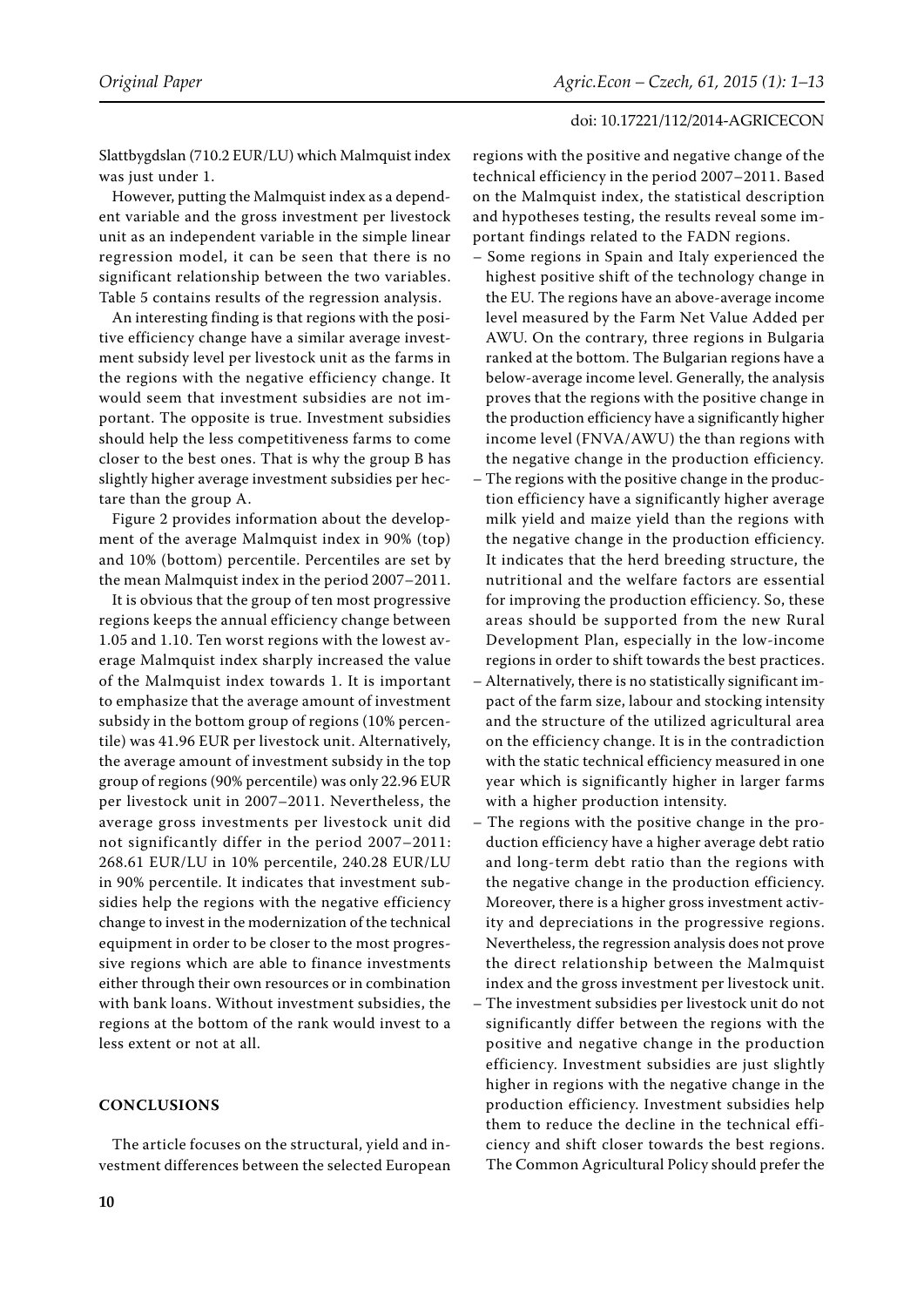less development agricultural regions in the EU with farms that do not have a sufficient access to own financial resources and credits. Not only the investment support but also the support of complementary advisory services should be supplied.

# **Acknowledgement**

The support for this paper came from the internal research project of the University of Economics, Prague "Measuring the economic efficiency in the agri-food sector using productivity indices", the project No. MF/F3/4/2013.

# **Appendix**

List of 57 regions (and countries) with the positive change in the technical efficiency (mean 2007–2011)

| (Code) FADN Region                     | Country              | Malmquist<br>index |
|----------------------------------------|----------------------|--------------------|
| (0282) Umbria                          | (ITA) Italy          | 1.1671             |
| (0535) Cataluna                        | (ESP) Spain          | 1.1388             |
| (0260) Emilia-Romagna                  | (ITA) Italy          | 1.0831             |
| (0545) Castilla-León                   | (ESP) Spain          | 1.0814             |
| (0114) Sachsen                         | (DEU) Germany        | 1.0771             |
| (0520) Navarra                         | (ESP) Spain          | 1.0766             |
| (0846) Centru                          | (ROU) Romania        | 1.0736             |
| (0762) Nyugat-Dunántúl                 | (HUN) Hungary        | 1.0683             |
| (0115) Sachsen-Anhalt                  | (DEU) Germany        | 1.0620             |
| (0845) Nord-Vest                       | (ROU) Romania        | 1.0558             |
| (0730) Lan i norra                     | (SVE) Sweden         | 1.0513             |
| (0840) Nord-Est                        | (ROU) Romania        | 1.0490             |
| (0370) Denmark                         | (DAN) Denmark        | 1.0479             |
| (0810) Slovakia                        | (SVK) Slovakia       | 1.0458             |
| (0766) Dél-Alföld                      | (HUN) Hungary        | 1.0399             |
| (0100) Saarland                        | (DEU) Germany        | 1.0387             |
| (0745) Czech Republic                  | (CZE) Czech Republic | 1.0366             |
| (0575) Andalucia                       | (ESP) Spain          | 1.0349             |
| (0343) Wallonie                        | (BEL) Belgium        | 1.0349             |
| (0341) Vlaanderen                      | (BEL) Belgium        | 1.0328             |
| (0301) Molise                          | (ITA) Italy          | 1.0288             |
| (0010) Schleswig-Holstein(DEU) Germany |                      | 1.0286             |

| (Code) FADN Region                     | Country           | Malmquist<br>index |
|----------------------------------------|-------------------|--------------------|
| (0292) Abruzzo                         | (ITA) Italy       | 1.0280             |
| (0360) The Netherlands                 | (NED) Netherlands | 1.0256             |
| $(0720)$ Skogs-och<br>mellanbygdslan   | (SVE) Sweden      | 1.0238             |
| (0090) Bayern                          | (DEU) Germany     | 1.0220             |
| $(0060)$ Hessen                        | (DEU) Germany     | 1.0205             |
| (0070) Rheinland-Pfalz                 | (DEU) Germany     | 1.0198             |
| (0660) Austria                         | (OST) Austria     | 1.0190             |
| (0132) Picardie                        | (FRA) France      | 1.0179             |
| (0030) Niedersachsen                   | (DEU) Germany     | 1.0175             |
| (0244) Friuli-Venezia                  | (ITA) Italy       | 1.0168             |
| (0112) Brandenburg                     | (DEU) Germany     | 1.0166             |
| (0330) Sardegna                        | (ITA) Italy       | 1.0152             |
| (0153) Franche-Comté                   | (FRA) France      | 1.0148             |
| (0690) Pohjanmaa                       | (SUO) Finland     | 1.0138             |
| (0141) Nord-Pas-de-Calais (FRA) France |                   | 1.0133             |
| (0515) Pais Vasco                      | (ESP) Spain       | 1.0128             |
| (0183) Midi-Pyrénées                   | (FRA) France      | 1.0122             |
| (0080) Baden-<br>Württemberg           | (DEU) Germany     | 1.0111             |
| (0670) Etela-Suomi                     | (SUO) Finland     | 1.0111             |
| (0050) Nordrhein-<br>Westfalen         | (DEU) Germany     | 1.0109             |
| $(0152)$ Alsace                        | (FRA) France      | 1.0104             |
| (0350) Luxembourg                      | (LUX) Luxembourg  | 1.0101             |
| (0135) Basse-Normandie                 | (FRA) France      | 1.0100             |
| (0680) Sisa-Suomi                      | (SUO) Finland     | 1.0095             |
| (0133) Haute-Normandie (FRA) France    |                   | 1.0071             |
| (0700) Pohjois-Suomi                   | (SUO) Finland     | 1.0069             |
| (0241) Trentino                        | (ITA) Italy       | 1.0067             |
| (0770) Latvia                          | (LVA) Latvia      | 1.0058             |
| (0230) Lombardia                       | (ITA) Italy       | 1.0046             |
| (0162) Pays de la Loire                | (FRA) France      | 1.0043             |
| (0820) Slovenia                        | (SVN) Slovenia    | 1.0031             |
| (0193) Auvergne                        | (FRA) France      | 1.0027             |
| (0500) Galicia                         | (ESP) Spain       | 1.0019             |
| (0242) Alto-Adige                      | (ITA) Italy       | 1.0009             |
| (0163) Bretagne                        | (FRA) France      | 1.0004             |

Source: authors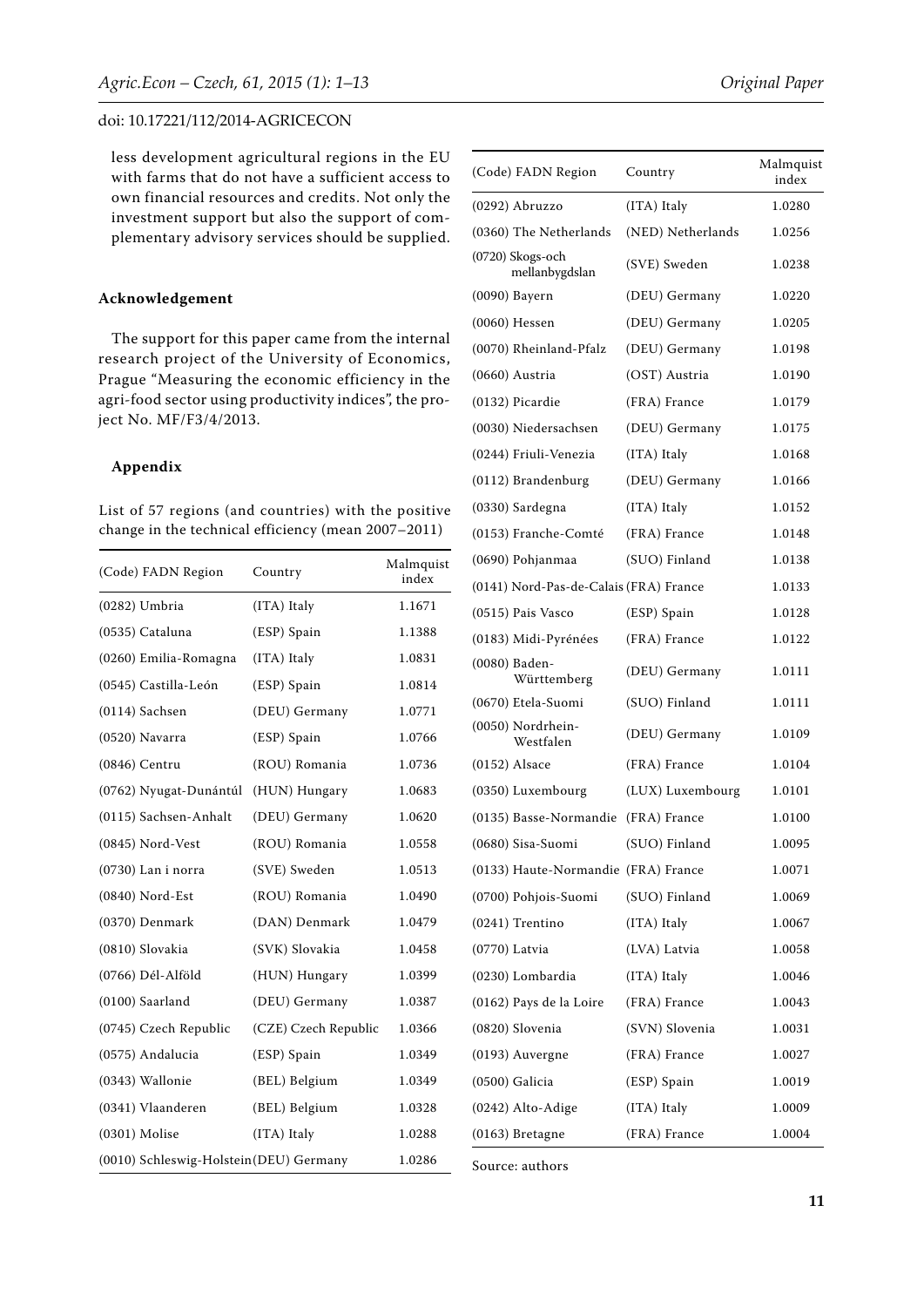| (Code) FADN Region                       | Country              | Malmquist<br>index |
|------------------------------------------|----------------------|--------------------|
| $(0650)$ Açores                          | (POR) Portugal       | 0.9996             |
| (0832) Severen tsentralen (BGR) Bulgaria |                      | 0.9989             |
| (0710) Slattbygdslan                     | (SVE) Sweden         | 0.9989             |
| (0411) England-North                     | (UKI) United Kingdom | 0.9987             |
| (0790) Wielkopolska and<br>Slask         | (POL) Poland         | 0.9985             |
| (0131) Champagne-<br>Ardenne             | (FRA) France         | 0.9978             |
| $(0243)$ Veneto                          | (ITA) Italy          | 0.9971             |
| (0192) Rhônes-Alpes                      | (FRA) France         | 0.9969             |
| (0775) Lithuania                         | (LTU) Lithuania      | 0.9968             |
| (0182) Aquitaine                         | (FRA) France         | 0.9963             |
| $(0421)$ Wales                           | (UKI) United Kingdom | 0.9963             |
| (0795) Mazowsze and<br>Podlasie          | (POL) Poland         | 0.9941             |
| (0311) Puglia                            | (ITA) Italy          | 0.9923             |
| (0164) Poitou-Charentes                  | (FRA) France         | 0.9916             |
| (0136) Bourgogne                         | (FRA) France         | 0.9906             |
| (0785) Pomorze and<br>Mazury             | (POL) Poland         | 0.9905             |
| (0836) Yugoiztochen                      | (BGR) Bulgaria       | 0.9882             |
| $(0380)$ Ireland                         | (IRE) Ireland        | 0.9879             |
| (0151) Lorraine                          | (FRA) France         | 0.9869             |
| (0113) Mecklenburg-<br>Vorpommern        | (DEU) Germany        | 0.9852             |
| $(0505)$ Asturias                        | (ESP) Spain          | 0.9848             |
| (0510) Cantabria                         | (ESP) Spain          | 0.9841             |
| (0413) England-West                      | (UKI) United Kingdom | 0.9837             |
| $(0134)$ Centre                          | (FRA) France         | 0.9786             |
| (0312) Basilicata                        | (ITA) Italy          | 0.9767             |
| (0412) England-East                      | (UKI) United Kingdom | 0.9747             |
| (0765) Észak-Alföld                      | (HUN) Hungary        | 0.9728             |
| (0302) Campania                          | (ITA) Italy          | 0.9698             |
| (0755) Estonia                           | (EST) Estonia        | 0.9697             |
| (0320) Sicilia                           | (ITA) Italy          | 0.9673             |
| (0835) Yuzhen tsentralen (BGR) Bulgaria  |                      | 0.9653             |
| (0800) Malopolska and<br>Pogórze         | (POL) Poland         | 0.9620             |
| $(0291)$ Lazio                           | (ITA) Italy          | 0.9592             |

|  | List of 43 regions (and countries) with the negative |  |  |
|--|------------------------------------------------------|--|--|
|  | change in the technical efficiency (mean 2007-2011)  |  |  |

| (Code) FADN Region      | Country              | Malmquist<br>index |  |
|-------------------------|----------------------|--------------------|--|
| $(0222)$ Piemonte       | (ITA) Italy          | 0.9560             |  |
| $(0431)$ Scotland       | (UKI) United Kingdom | 0.9530             |  |
| $(0540)$ Baleares       | (ESP) Spain          | 0.9458             |  |
| $(0221)$ Aosta          | (ITA) Italy          | 0.9391             |  |
| (0780) Malta            | (MLT) Malta          | 0.9391             |  |
| (0831) Severozapaden    | (BGR) Bulgaria       | 0.9351             |  |
| (0833) Severoiztochen   | (BGR) Bulgaria       | 0.9319             |  |
| (0441) Northern Ireland | (UKI) United Kingdom | 0.9311             |  |
| (0834) Yugozapaden      | (BGR) Bulgaria       | 0.9225             |  |
| $(0116)$ Thueringen     | (DEU) Germany        | 0.8988             |  |

Source: authors

#### **REFERENCES**

- Adhikari Ch.B., Bjorndal T. (2011): Analyses of technical efficiency using SDF and DEA Models: Evidence from Nepalese agriculture. Applied Economics, 44: 3297–3308.
- Ahmad M., Bravo-Ureta B.E. (1995): An econometric decomposition of dairy output growth. American Journal of Agricultural Economics, 77: 914–921.
- Bakucs L.Z., Latruffe L., Ferto I., Fogarasi J. (2010): The impact of EU accession on farms' technical efficiency in Hungary. Post-communist Economies, 22: 165–175.
- Bardhan D., Sharma M. (2013): Technical efficiency in milk production in underdeveloped production environment of India. SpringerPlus, 2: 1–7.
- Binici T., Zualuf C.R., Ozel R., Sevinc R., Isgin T. (2013): Assessing production efficiency of dairy farms in Sanliurfa province, Turkey. Journal of Animal and Veterinary Advances, 12: 621–624.
- Boudný J., Janotová B., Medonos T. (2011): Analýza efektivních a méně efektivních podniků. (Analysis of the less and more efficient enterprises.) Bulletin of the Institute of Agricultural Economics and Information, Prague, No. 7/2011.
- Caves D.W., Christensen L.R., Diewert W.E. (1982): The economic theory of index numbers and the measurement of input, output, and productivity. Economica, 50: 1393–1414.
- Cooper W.W., Seiford W.L., Tone K. (2006): Introduction to Data Envelopment Analysis and its Uses. Springer, New York.